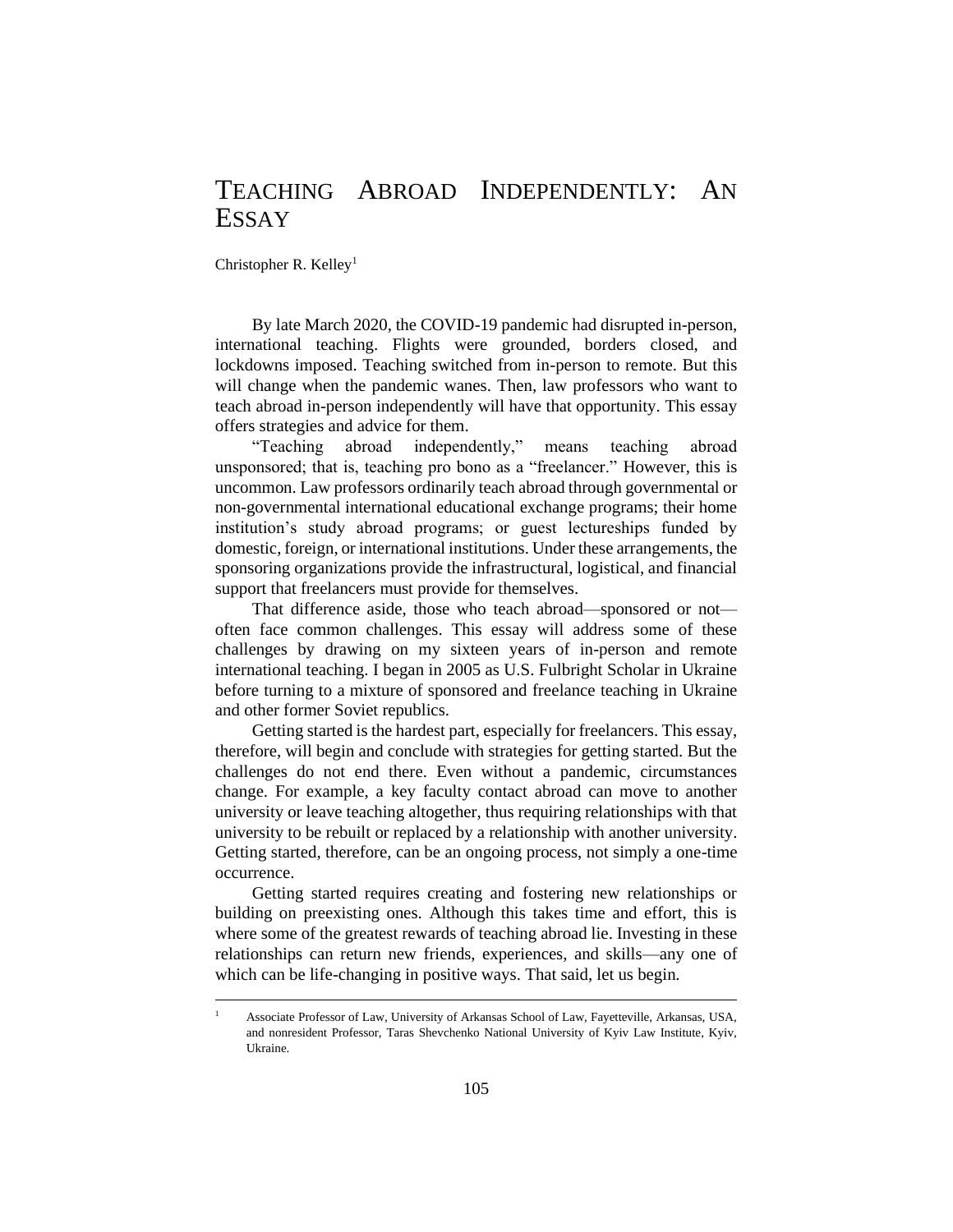I began teaching abroad in September 2005 as a Fulbright Scholar in Kharkiv, Ukraine. Neither of the universities where I taught had hosted a Fulbrighter before. My teaching there was as new to them as teaching abroad was new to me.

When I arrived in Kharkiv, I intended to teach there for a full academic year. But I returned home before the fall semester ended to be closer to my mother as her health unexpectedly deteriorated. Late in the spring semester of 2006, however, I returned to Kharkiv to fulfill a commitment to speak at a conference hosted by one of the universities where I taught.

While at the conference, I was asked to find other American law professors to briefly lecture at that and another university. I did, and one of those universities arranged for the United States Embassy in Ukraine to fund her travel; I paid my own way. We arrived in Kharkiv in September 2006, a year after I had first arrived there.

A Ukrainian cultural affairs officer for the Embassy traveled to Kharkiv with us. I told her about my truncated Fulbright teaching and asked if she could arrange for me to teach in Kyiv pro bono. She did, and for a week in December 2006, I lectured at two Kyiv universities while she watched, fortunately approvingly. Soon after this, she introduced me to other Kyiv universities, thus launching my freelance teaching.

Beginning my freelance teaching this way illustrates a critical lesson. You will almost certainly need someone who can introduce you to one or more places to teach. This "someone" can be anyone—a colleague, student, friend, or acquaintance—who knows you are interested in teaching abroad and knows a place that might be interested in you teaching there.

Usually, you will need to ask—as I did in Kharkiv—but being overheard also works. For example, I first taught in Minsk, Belarus, after a Belarusian attorney overheard me during a conversation at an ABA Section of International Law conference in Moscow. I was talking with a Ukrainian attorney about the "Legal Writing in English" courses I was teaching at a Kyiv university. When that conversation ended, the Belarusian attorney asked me to teach legal writing to attorneys at his Minsk law firm. I agreed, and three months later, I taught at his law firm pro bono.

As that example reveals, international conferences are good places to discover teaching opportunities. After all, conferences enable networking. But less obvious places offer networking opportunities, too. Take international airports, for example. While waiting at the Bucharest airport for a flight to Chisinau, I sought to escape my boredom by talking with a passenger seated near me at the departure gate. When I learned that he, a neurosurgeon, directed the Moldovan Institute for Neurology and Neurosurgery in Chisinau, I asked him if he wanted me to teach negotiation to his physicians and staff. A few months later, when I was in Chisinau to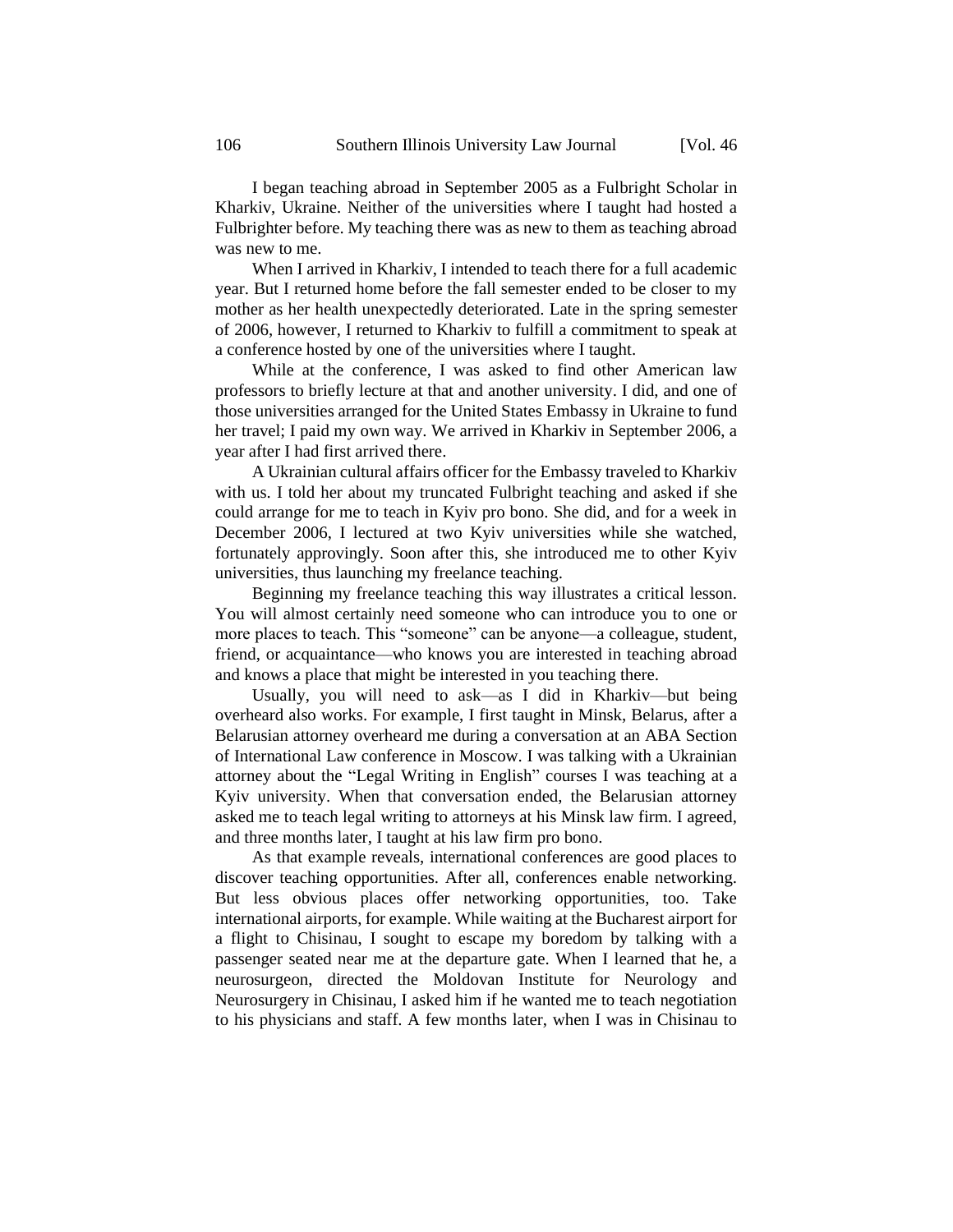teach at Moldova State University, I taught a brief negotiation course to the Institute's physicians and staff.

Social media can also expand your reach. I have been invited to teach at law firms and for bar associations either because of my LinkedIn page's contents or through my inquiries to attorneys I found on LinkedIn. Consider, therefore, revealing your willingness to teach abroad and the subjects you could offer on your LinkedIn profile.

Irrespective of how you communicate your desire to teach abroad, teaching abroad is dependent on others. Almost always, someone must serve as an intermediary and introduce you to the dean at the university where you want to teach. And this means you must build and maintain relationships. Indeed, apart from your desire to teach abroad, your teaching skills, and your financial wherewithal to teach as a freelancer—nothing is more important than building and maintaining relationships.

Building and maintaining relationships requires offering to teach something that someone wants to learn. I usually teach legal writing in English or negotiation because the potential audience for these subjects, especially negotiation, is large. Moreover, not all the subjects I teach at my home institution would work well if I taught them abroad. I learned this the hard way when I taught U.S. administrative law in Kharkiv to no one's acclaim.

Nonetheless, I have knowingly taken subject-matter risks in accepting teaching requests. For example, after a Russian ship loaded with oil ran aground in the Kerch Strait that connects the Sea of Azov and the Black Sea, I was asked to lecture on maritime pollution liability. I knew nothing about maritime pollution liability until I read all I could read on the transatlantic flight to Ukraine, where I would be teaching. And even then, I learned only enough to present the students with a factual and policy framework. Based on that framework, I let them offer and debate various possible liability rules.

On another occasion, I was asked by a Ukrainian law firm to teach public speaking, another subject I had never taught. I agreed, but I let videos of actors reciting the Gettysburg Address do some of the teaching. The Ukrainian attorneys mimicked the actors, and their renditions of the Gettysburg Address probably would have pleased Lincoln. I, too, was pleased. After all, listening to Ukrainian attorneys recite the Gettysburg Address is an uncommon experience.

I do not recommend taking subject-matter risks, however. Through trial and error, I now have class-ready, field-tested, ready-for-travel courses on legal writing in English and negotiation. Moreover, I have learned how to teach these subjects within various time frames. This was necessary because my teaching must fit within or otherwise be coordinated with university's pre-existing class schedule. To put this in a familiar context, imagine how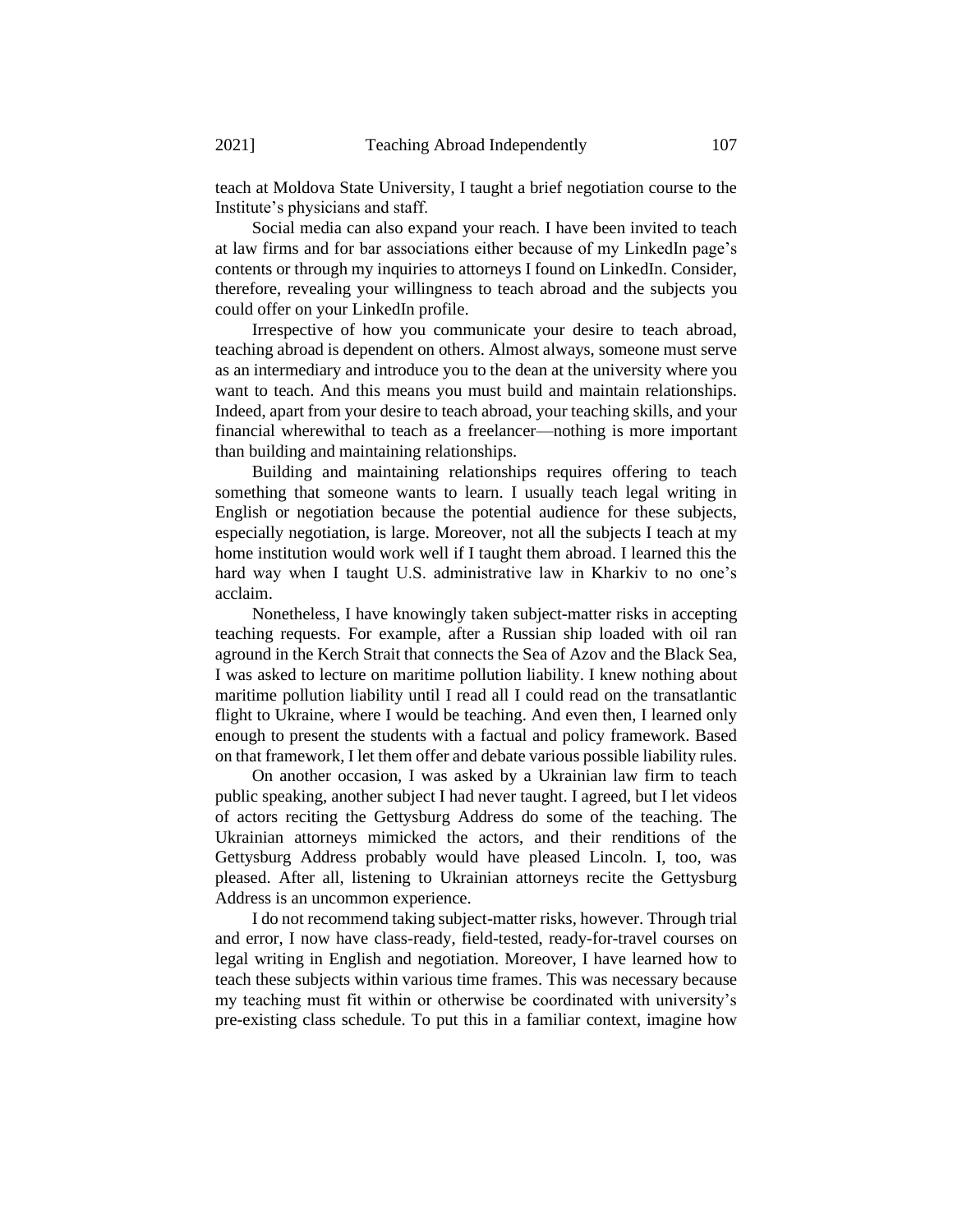your law school's dean would respond to an outsider's offer to teach, say, for four hours on a typical weekday during the academic year.

Why might you offer to teach for four hours? If you are freelancing, you arrived at your own expense, probably after enduring a twenty-four-hour flight in economy class. You might be tempted, therefore, to propose to teach at least a sizable fraction of your travel time. You might even ask to teach for a day or more. Now, the dean's quandary is amplified because the university's students are likely to be vexed. They are busy enough as it is. Unless you are a rock star on the side, all your credentials, from your impressive publication record to your amazing student evaluations, might not help you draw a crowd.

Alternatively, you could offer to teach a summer or an intersession course to avoid trampling on the academic-year class schedule. But neither is common in the part of the world where I teach—mostly in Ukraine, Moldova, Belarus, and less frequently in Lithuania, Kazakhstan, and Russia. Teaching for a week or more is likely to be the product of a long-term relationship with the university. You are not likely to start there unless the university has summer or intersession courses within which your subject would fit.

So how you do you deal with traveling for longer than you teach? First, resist the temptation to want to match your teaching hours with your travel time. Your flight time is merely your commute time.

Second, resist the temptation to measure your costs and benefits monetarily. If you are a freelancer, your teaching is pro bono. Only by setting your benefits as priceless will a cost-benefit analysis result in your favor.

Third, remember that you must first build relationships and then maintain them. Teaching for the first time for, say, one hour is a step toward later teaching later for, say, four hours and so on. Likewise, after you have progressed to teaching for larger blocks of time, you might need to return occasionally to teach for smaller blocks of time to maintain the relationship. Teaching frequently helps build you relationships with the university's administration and its faculty and helps build support for your teaching among the students. Students can be your best advocates for a long-term relationship with the university where you want to teach.

For these reasons, I try to teach internationally once a month during the academic year. I schedule my full-time teaching at my home institution for Wednesday through Friday. I fly across the Atlantic on the weekend; teach on Monday, usually for three or four hours; and fly back on Tuesday.

During the exam periods, I teach for up to one week, typically for three or four hours a day. Even then, I usually am in the air longer than I am in the classroom. During the past sixteen years, I have flown over 2.7 million miles on Delta Air Lines and other SkyTeam Alliance carriers, mostly to teach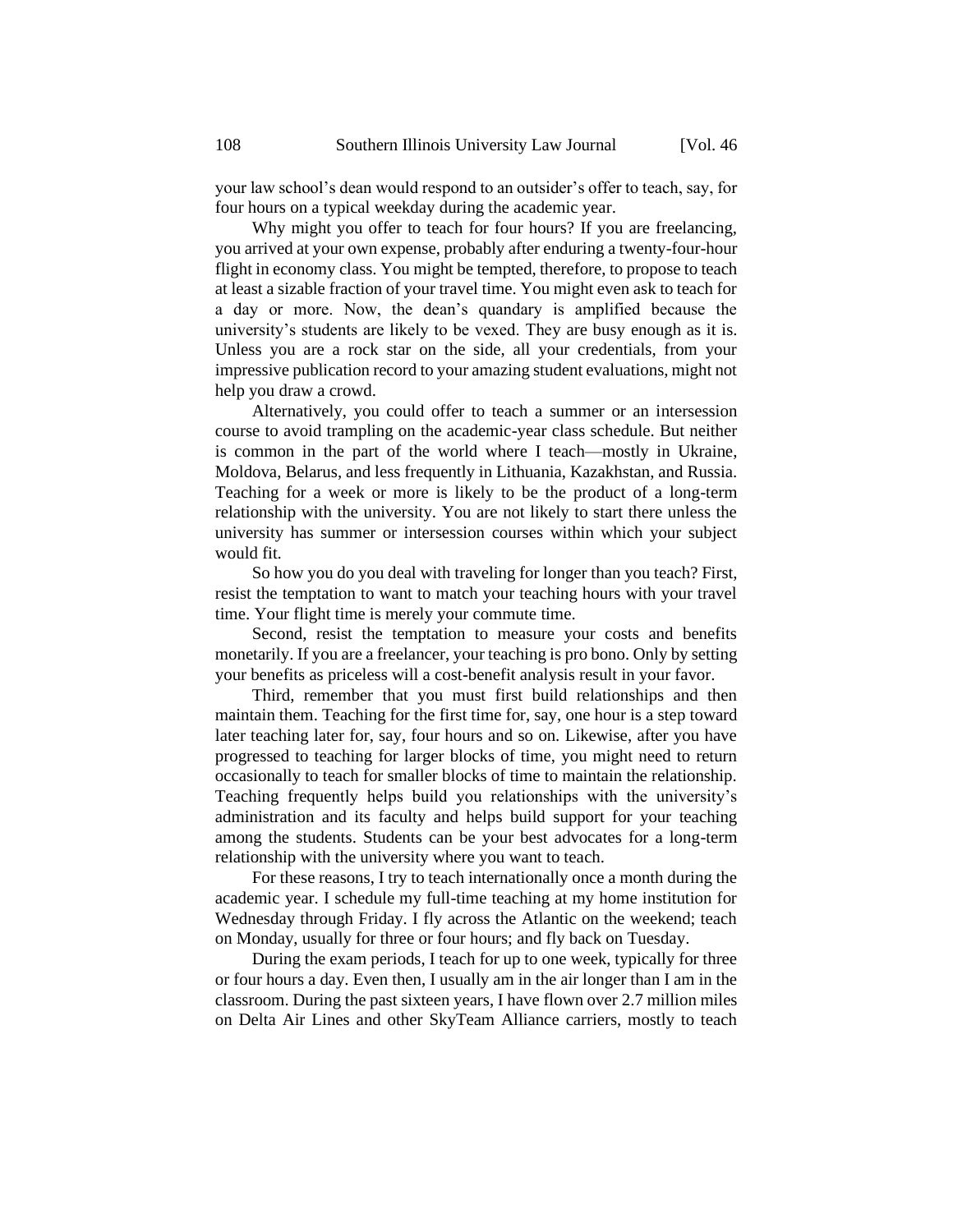abroad. A financial advisor would recoil in horror at the sight my annual cash flow—money comes in and goes out in almost equal measure.

I add another reality—you might encounter teaching situations that do not work for you. The reason for this might be as amorphous as a "poor fit" or as clear and specific as a university administration that leaves you guessing about what happens next. If you encounter this, do not despair. Instead, persevere until you find a place that works for you. If you fail to find one in a city with an international airport, look to smaller cities nearby where guest teachers are rare and therefore especially appreciated.

Although I started to teach as a freelancer in Kyiv, following my teaching as a Fulbrighter in Kharkiv, I also began to teach in smaller cities. For example, I taught several times at Vytautas Magnus University in Kaunas, Lithuania, after an American lawyer who was teaching there and in Poland encouraged me to meet with its dean.

I also began freelance teaching at Moldova State University in Chisinau because I wanted to teach as a Fulbright Scholar there when I was next eligible for a Fulbright grant. Starting my teaching abroad as Fulbrighter had helped me in many ways. For example, teaching for nearly a full semester in Kharkiv gave me time between classes and courses to recover from my mistakes. These mistakes ranged from poor subject choices to not developing teaching methods that adequately accommodated for the differences in English language skills among the students. Text-heavy PowerPoint slides helped the students who could read English better than they could understand spoken English, but lectures never worked as well as interactive teaching methods. I was slow to learn this.

And as I learned by my errors, I became more comfortable with and adept at living with them. The same was true for the unexpected—I learned to adapt. For example, to start my freelance teaching in Chisinau, I asked the United States Embassy in Moldova for help. A cultural affairs officer there introduced me to a Moldovan Fulbright Scholar who had returned from the United States to resume teaching at Moldova State University's law school. Through her, I arranged to start teaching groups of her students, some of whom I would teach later after I received my Fulbright grant to teach at Moldova State University. I mostly taught remotely using Skype. A few sessions into one of these courses, Moldova State University's equipment failed. Knowing the equipment would not be repaired soon, we abandoned the course—legal writing in English—thinking that I would finish it when I arrived in Chisinau as a Fulbrighter.

When I arrived in Chisinau as a Fulbrighter, I entered a classroom to finish the abandoned legal writing course. The students' demeanor, however, told me something was amiss. I asked what the problem was. The class's leader politely told me that he and his classmates did not want to finish the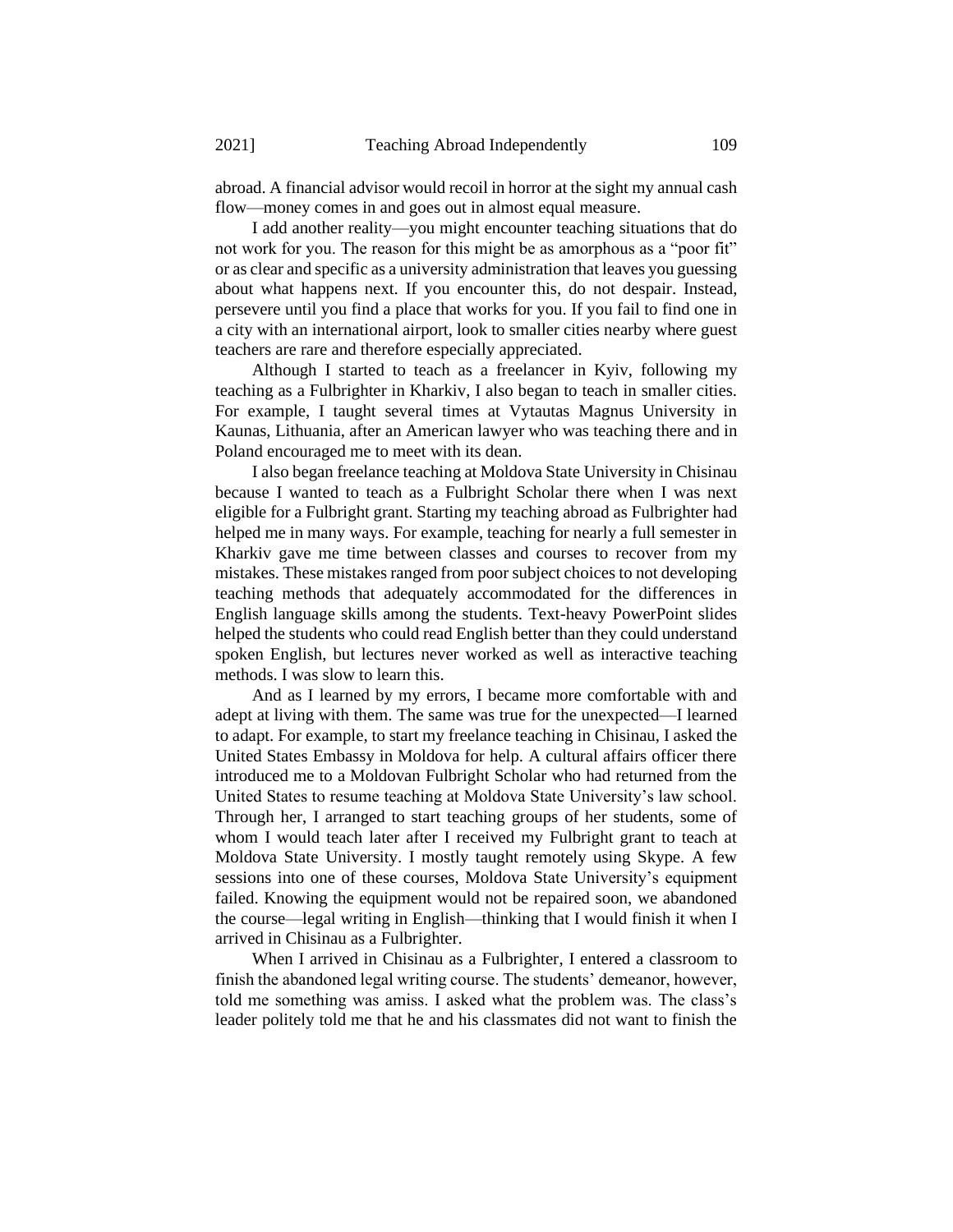abandoned course. I asked him what the class wanted. He said environmental law.

Without saying anything, I turned to my computer, scrolled through its file directory, and opened a slide show about the Clean Water Act. These slides were there because I had covered the Clean Water Act in one of my courses at my home institution. As for teaching environmental law generally, that was beyond my capabilities. But, at that moment, I knew that I had to survive the first class. I did, and for the rest of the semester, I built a course around the Clean Water Act and all I could tie to it. This worked.

I could not have turned from one course to another so quickly had I not learned to be flexible from my previous freelance teaching. Nor would I have substituted one course for another within seconds unless I knew, as I did, that, if my students were happy, my host university would be happy. Universities everywhere favor keeping their students happy, and this is a cause worth pursuing.

Keeping yourself happy is important, too. I really enjoy teaching in Ukraine and in other former Soviet republics. The changes I have seen in the past sixteen years have been fascinating, even revolutionary in certain instances. In 2005, a few months before I arrived in Kharkiv, Ukraine had just experienced its Orange Revolution.<sup>2</sup> Arguably, this was a prelude to the Revolution of Dignity that began in late 2013 and led to the deaths of more than 100 protesters on Kyiv's Maidan before Ukraine's then-president, Victor Yanukovich, fled to Russia in late February 2014.<sup>3</sup>

I was in Kyiv on the two days the Maidan demonstrators suffered their heaviest casualties.<sup>4</sup> I had expected to teach on the second day, but I had arrived the day before to find the city's metro and its universities closed. I will never forget what I heard and saw that second day, standing a few blocks above the Maidan, trying to see what was happening, as ambulances carried the dead and wounded away from the Maidan.<sup>5</sup> Amidst the unceasing scream of ambulance sirens, I resolved to redouble my teaching in Ukraine, Belarus, Moldova, and other former Soviet republics. The students I was teaching are the future of their respective nations.

When the pandemic halted international travel in March 2020,<sup>6</sup> I had to

<sup>&</sup>lt;sup>2</sup> *See generally ANDREW WILSON, UKRAINE'S ORANGE REVOLUTION (2005) (discussing the author's* firsthand experiences as a witness to the events of the Orange Revolution).

<sup>3</sup> *See generally* ANDREW WILSON, UKRAINE CRISIS: WHAT IT MEANS FOR THE WEST (Yale Univ. Press. 2014) (discussing the Revolution of Dignity, its origins, and its significance).

<sup>4</sup> *See* Yuliya Talmazan, *Maiden Massacre Anniversary: Ukraine Remembers Bloody Day of Protests*, NBC NEWS (Feb. 20, 2019, 5:08 AM EST), https://www.nbcnews.com/news/world/maidanmassacre-anniversary-ukraine-remembers-bloody-day-protests-n973156.

<sup>5</sup> *See id.*

<sup>6</sup> *See Coronovirus: Travel Restrictions, Border Shutdowns by Country*, ALJAZEERA (June 3, 2020), https://www.aljazeera.com/news/2020/6/3/coronavirus-travel-restrictions-border-shutdowns-bycountry.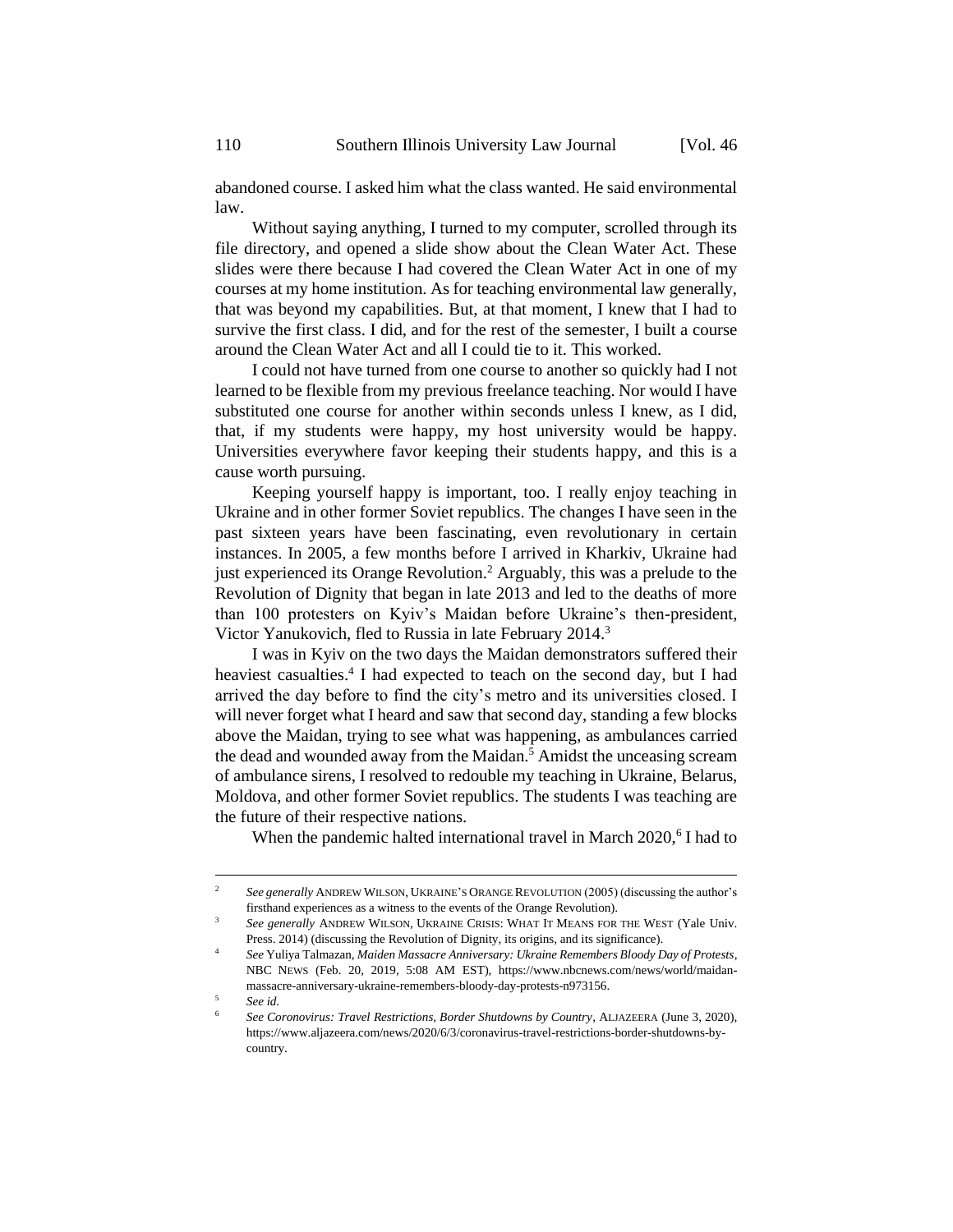cancel trips to Kyiv and Minsk. Having taught in Kyiv for many years, most often at the Taras Shevchenko National University of Kyiv Law Institute, I had become a nonresident professor there and had planned to teach there on my way to Minsk. By then, I had taught in Minsk fifteen times and at the Belarusian State University ("BSU") Law Faculty and business school for seven consecutive spring breaks. I had also taught at another law school in Minsk, three Minsk law firms, and led a CLE-type seminar on negotiation sponsored by a Belarusian law periodical and book publisher.

I began teaching at the BSU Law Faculty after one of my LL.M. students at my home institution, a PhD graduate of the BSU Law Faculty, introduced me to the Law Faculty's dean and two professors.

I first taught there in March 2012. When I learned that I was the first American law professor to teach there, I asked its dean if I could bring some of my home institution's students with me the following year. He agreed, opening the door for my students to be the first American law students to participate in an in-person class with BSU law students. I created a two-credit course at my home institution called Transnational Negotiation that included a field trip to Minsk in March 2013. On that field trip, my students negotiated with BSU law students four to five hours a day for four days. The BSU Law Faculty arranged for cultural excursions each afternoon, and the students arranged their own night life.

During three of my spring-break trips to Minsk, I also met with adult English learners during their evening class, which was hosted at BSU. These classes were fun. My role was simple—I talked with these business and professional men and women about anything they wanted to talk about. This included being asked what I thought of Alexander Lukashenko, Belarus's President, sometimes called "Europe's last dictator." I politely declined to answer, explaining that I depended on a visa to be in Belarus. Everyone, or almost everyone, smiled, perhaps with the resignation that comes with having the same president for, as of now, twenty-six years.

When I have taught there, Minsk was among the most hospitable places I have visited. Although it is not always a reliable litmus test for the friendliness of a place, a country's passport control officers create first impressions. Applying this measure to Belarus, only once has a Belarusian passport control officer failed to smile when I handed her my passport. If you have crossed many passport-controlled borders, you know how rare it is for a passport control officer to greet you with a smile.

I know little Russian, only enough to get myself into (further) trouble. I can ask for directions in Russian, however. Yet all but once when I have asked for directions in Russian in Minsk, the person I asked answered in Russian, looked at me more closely, and then repeated the answer in English. And once when I was running in Minsk in shorts during a pre-dawn, March snowstorm, having not packed warmer running gear, I was halted by two